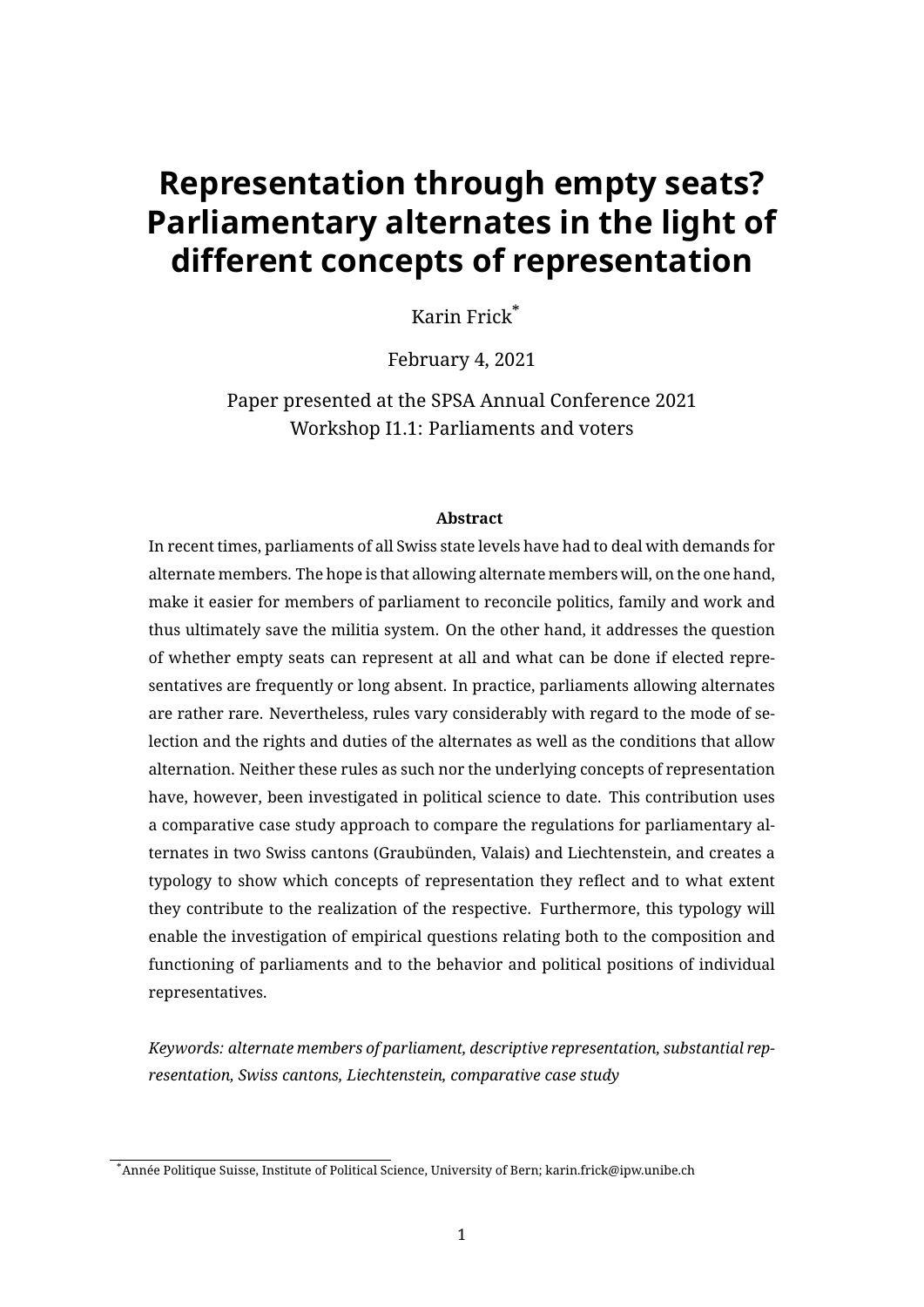## **1 Introduction**

In recent times, representative democracy has been seen to stand increasingly under pressure. The more and more individualistic society can hardly be represented in a way that takes into account all possible life circumstances. As a result, many people do not feel represented in politics and complaints are being voiced that the will of the people is not respected (Rosanvallon [2015;](#page-14-0) Dalton [2004;](#page-12-0) Pitkin [2004\)](#page-13-0). In this respect, it does not exactly foster trust in representative democracy when elected members of parliament (MPs) stay away from parliamentary sessions, be it for professional, private or other reasons. This is exemplied by the recurring newspaper headlines about which member of the Swiss Federal Assembly currently holds the slightly dubious title "absentee king" (e.g. Braun [2019;](#page-12-1) Marjanovic [2019;](#page-13-1) NZZ [2019;](#page-13-2) Züriost [2019;](#page-14-1) Renz [2014;](#page-14-2) 1815.ch [2013\)](#page-11-0). In and of themselves, absences from parliament have the potential to decisively shift the balance of political power, raising doubts about the representativeness of decisions (Golder and Huth [2019\)](#page-13-3). Especially in the context of the Corona pandemic, this aspect has lately received attention in the political debate. $1$ 

At the same time, the militia system is reaching its limits. Difficulties in recruiting political personnel are common. The question arises as to who can afford to actively engage in politics at all and who succeeds in reconciling politics with family and professional career, respectively. What is more, the ongoing professionalization of parliaments along with the reduction in the number of seats – which has been implemented in several Swiss cantons over the past decades – has increased the workload for MPs signicantly (Freitag et al. [2019;](#page-13-4) Bundi et al. [2018;](#page-12-2) Vatter [2002\)](#page-14-3). Difficulties in reconciling politics, family and professional career also regularly cause MPs to resign, increasing the need for political personnel even further (Feh Widmer [2015\)](#page-13-5).

The possibility that an alternate can take the seat of an absent MP increases the flexibility of the parliamentary mandate and therewith has a twofold potential to take away pressure from representative (militia) democracy: On the one hand, democratic representation is vulnerable when parliamentary seats remain empty because one or more MPs (have to) stay away from a session. Supposedly, an absentee does not represent their voters in parliament, resulting in a perceived representation deficit. Moreover, the inherent potential for decisive shifts in political power cause decisions to be mistrusted. Allowing alternates can *directly* alleviate these symptoms by raring empty seats. On the other hand, the militia system is under pressure because high barriers in terms of accessibility and reconcilability of a parliamentary mandate with professional and family responsibilities block the way to parliament for a non-negligible part of the population, thereby shrinking the pool of potential candidates. Allowing alternates can *indirectly* break down these barriers, partly at least, and make it easier or even possible for people from various social groups to sit in parliament. This in turn can be conducive to the parliament's perceived

 $1$  The argument has been made, for example, by the National Council's Political Institutions Committee as justification for allowing National Coucil members who are in quarantine or isolation to cast their vote from home. See Pa.Iv. 20.483 (SPK-NR) "Nationalratsmitglieder, die wegen der Covid-19-Krise verhindert sind. Teilnahme an Abstimmungen in Abwesenheit".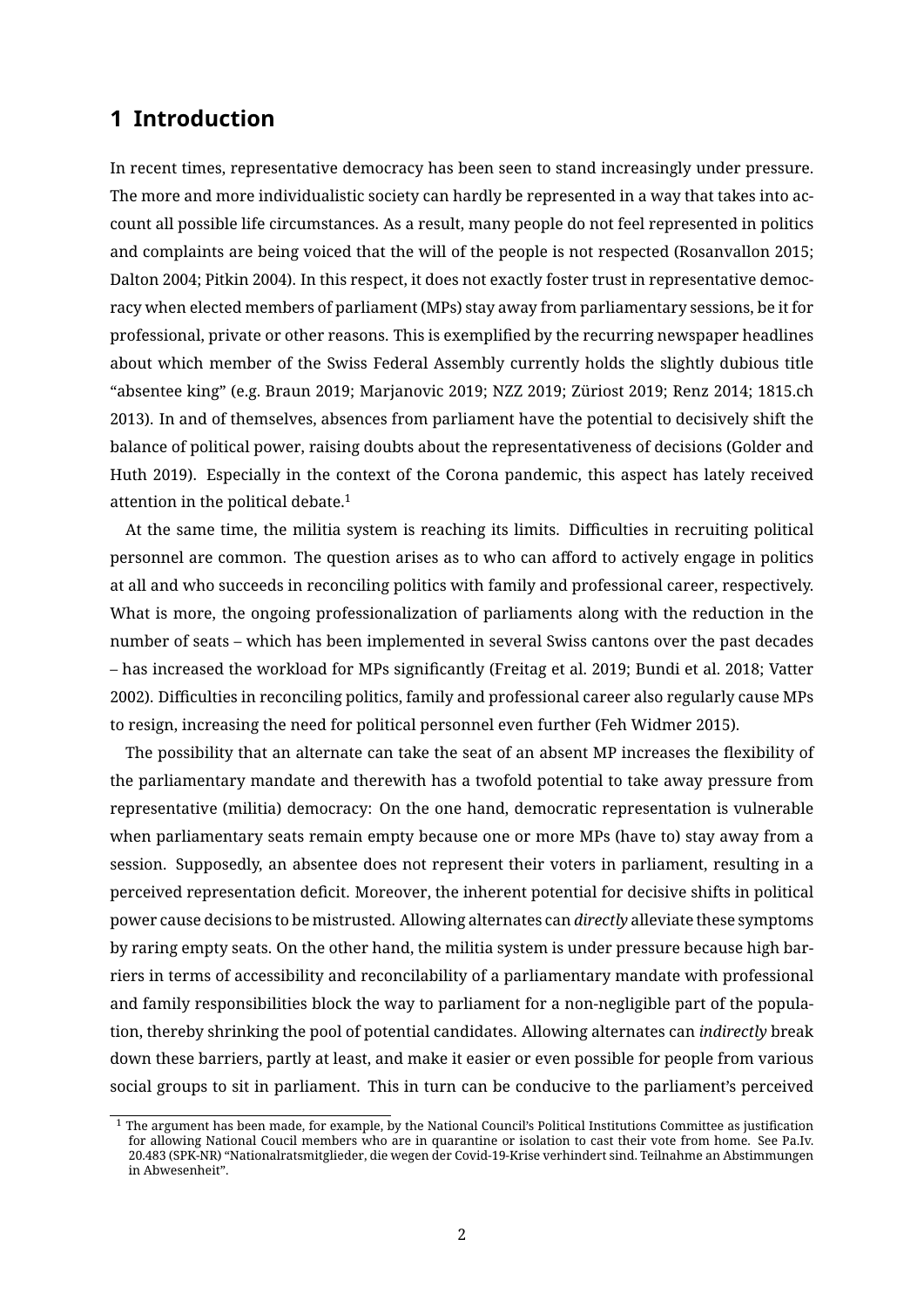representativeness, strengthening trust in the system (Rosanvallon [2015;](#page-14-0) Dovi [2002;](#page-12-3) Mansbridge [2016\)](#page-13-6). Can alternate members of parliament thus revitalize representative (militia) democracy?<sup>[2](#page-0-0)</sup>

This paper makes a first step towards answering this question. Of course, it is a long way to go and the first step is small but fundamental. In that sense, the paper examines the theoretical relationship between different implementation options for parliamentary alternates and representation. Hence, it focuses the following research question: *How are existing regulations for parliamentary alternates designed and which concepts of representation do they reflect?* By means of a comparative case study, a typology of such regulations and their representation-specific features shall be elaborated.

To this end, the paper proceeds as follows: Section 2 provides a definition of parliamentary alternates along with an overview of the ongoing discussion about alternate MPs on all Swiss state levels as well as in the literature. Section 3 sheds light on representation theory and explains the relevant concepts, before the selected cases are described in Section 4. The resulting typology that connects the described alternates systems with their underlying representation concepts is presented in Section 5. The paper concludes with a discussion and further research agenda.

## **2 Parliamentary alternates: an ongoing debate but scientific blind spot**

In the first place, it must be clarified how alternate members of parliament are defined for the purpose of this study. The aim of alternate MPs is to *temporally* replace a regular MP, whereby the regular MP in principle keeps the mandate. The alternate takes over in case the regular MP is unable to attend one or more parliamentary sittings. After the end of the absence, the regular MP resumes their seat in parliament, with the alternate again leaving the chamber. In contrast, "permanent" replacement, i.e., moving up after a MP has definitively resigned from office, is outside the scope of this paper.

Today in Switzerland, five cantons (Graubünden, Valais, Neuchâtel, Geneva, and Jura) allow alternates in the above sense to their cantonal parliaments, as does the small neighbor state Liechtenstein to its national legislative. Although subject of an ongoing debate, particularly with regard to female MPs and maternity, this is not at all a new idea. Already in the 19th century, the Swiss cantons Graubünden and Valais had regulations concerning alternate MPs (Vuignier [2011\)](#page-14-4). Generally, these are still in force today. Liechtenstein adopted a system of alternates for its national parliament in 1939, at the same time as it changed to proportional representation (Beck [2013\)](#page-12-4). To this day, the Swiss cantons of Jura (1977), Neuchâtel (2000) and Geneva (2012) have followed suit in introducing alternate MPs (Vuignier [2011;](#page-14-4) Assemblée constituante de la République et Canton de Genève [2012\)](#page-12-5).

 $2$  This hope has also been used as justification in parliamentary initiatives to introduce an alternates system for the Swiss National Council. See for example Pa.Iv. 07.466 (Markwalder) "Suppleantensystem für den Nationalrat"; Pa.Iv. 19.492 (Fiala) "Milizsystem unter Druck. Tragfähige Lösungen finden".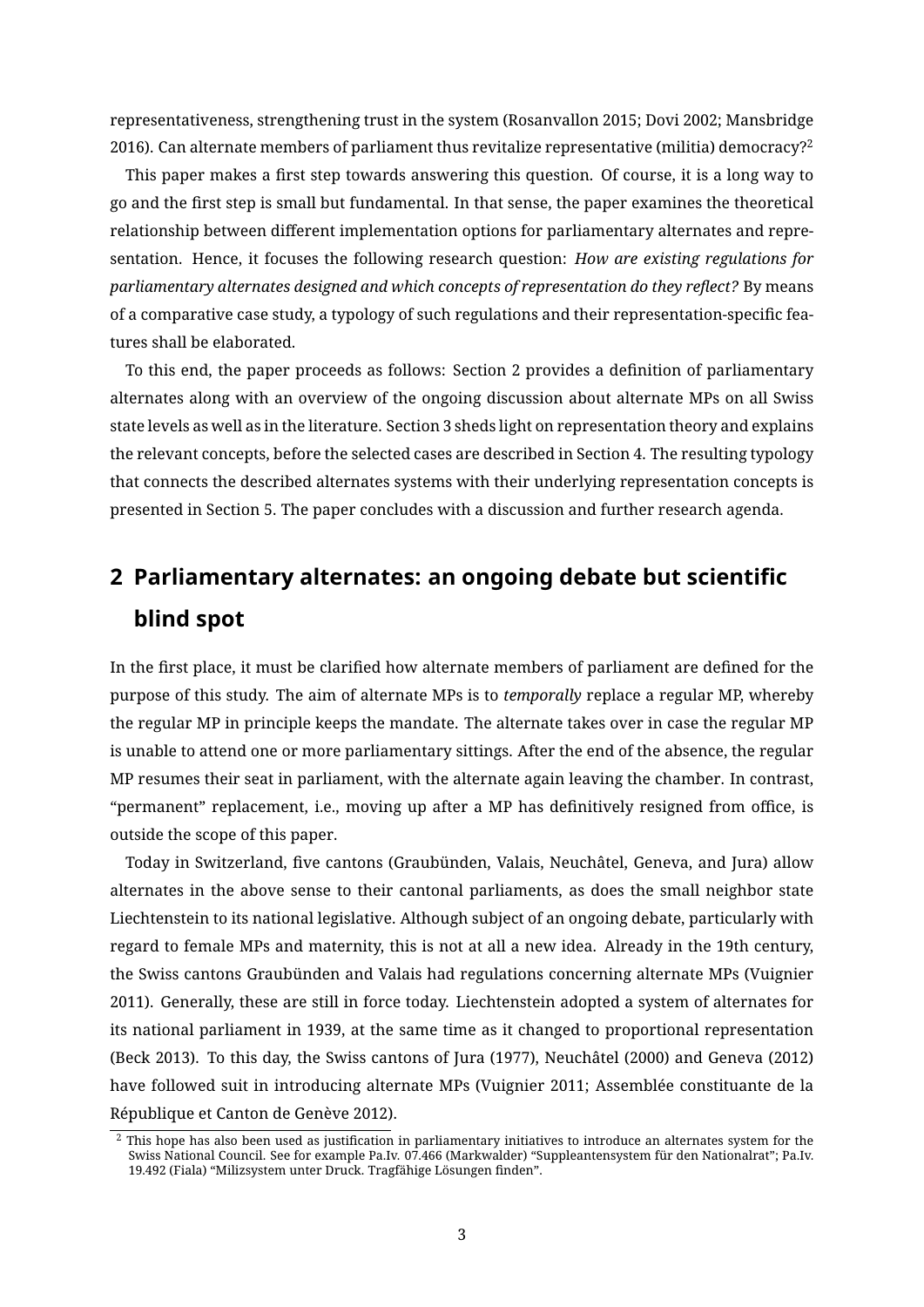During the past decade, demands for alternate members accumulated in parliaments of all Swiss state levels. In addition to the Federal Assembly $^3$  $^3$ , the cantonal legislatives of Zurich $^4$  $^4$ . Bern $^5$  $^5$ , Lucerne $\rm ^6$  $\rm ^6$ . Glarus<sup>[7](#page-0-0)</sup>. Basel-Stadt $\rm ^8$  $\rm ^8$ . Basel-Landschaft $\rm ^9$  $\rm ^9$ . and Aargau $\rm ^{10}$  $\rm ^{10}$  $\rm ^{10}$ . as well as the communal leg-islatives of Zurich<sup>[11](#page-0-0)</sup>, Bern<sup>[12](#page-0-0)</sup>, Lucerne<sup>[13](#page-0-0)</sup>, and St. Gallen<sup>[14](#page-0-0)</sup> had to deal with corresponding requests. Apart from the canton of Aargau, where the cantonal parliament charged the government with elaborating a legal basis for alternate MPs in cases of maternity (Mo. [AG] 19.118), however, no concrete steps towards the introduction of an alternates system have resulted from this so far. In all other cases, the requests were rejected, are still pending or merely initiated investigations on the subject.

Recent developments include the new cantonal constitution of Geneva, approved in a popular vote in 2012, introducing, inter alia, a regulation for alternates in the cantonal parliament (Assemblée constituante de la République et Canton de Genève [2012\)](#page-12-5). Also the new city charter of Biel/Bienne, on which the people will presumably vote in 2021, contains a system of alternate members for the city council (Stadtkanzlei Biel [2020\)](#page-14-5).

Even though such systems are long established in some places and subject of an ongoing debate in others, they have not been investigated in political science to date. Literature on parliamentary alternates in the above sense is scarce and mostly shallow. Vuignier [\(2011\)](#page-14-4) has studied the system of alternate MPs in Valais, tracing its origins, reviewing the recurrent debates on its reform, and pointing out persisting practical problems. He does though not make systematic comparisons with other systems of alternate MPs, nor does he address in depth the opportunities and risks of such a system for democratic representation. Those have been explored by Golder et al. [\(2018\)](#page-13-7), and Golder and Huth [\(2019\)](#page-13-3), however, on the case of the new city charter of Biel/Bienne. In a representative survey as well as in focus group discussions, the population was given the opportunity to comment on the idea (still new in Biel/Bienne) of an alternates system for the city council, to address hoped-for advantages and feared risks, and to express wishes for the concrete design of

<sup>3</sup> Po. 18.4370 (Kälin) "Ersatz für Parlamentarierinnen und Parlamentarier bei Mutterschaft, Vaterschaft und längerer Krankheit"; Pa.Iv. 19.492 (Fiala) "Milizsystem unter Druck. Tragfähige Lösungen finden".

<sup>4</sup> Be.Iv. [ZH] 354/2020 "Schaffung einer kantonalen Rechtsgrundlage für eine Stellvertretungsregelung in den Gemeindeparlamenten"; Pa.Iv. [ZH] 420/2020 (Marti) "Stellvertretungsregelung für Zürcher Parlamente".

<sup>5</sup> Mo. [BE] 310-2015 (Dunning) "Stellvertretungsmodell für Kantonsparlamentarierinnen und Kantonsparlamentarier"; Mo. [BE] 071-2020 (Ammann) "Stellvertretungssystem für den Grossen Rat"; Mo. [BE] 183-2020 (SP-JUSO-PSA) "Mutterschaftsvertretung für Grossrätinnen ermöglichen"

<sup>6</sup> Mo. [LU] 699 (Estermann) über die Einführung einer Stellvertretungsregelung im Kantonsrat.

<sup>7</sup> Mo. [GL] 2020-32 (Vuichard) "Schaffung einer gesetzlichen Grundlage für die Stellvertretung im Landrat".

 $^8$  An. [BS] 17.5400 (Wegmann) betreffend Stellvertretungssystem im Grossen Rat; An. [BS] 18.5043 (Wegmann) betreffend Stellvertretungssystem bei Elternschaft; Mo. [BS] 18.5437 (Wanner) betreffend Stellvertretungsregelung für Mütter während der Zeit des Mutterschutzes.

<sup>9</sup> Vpo. [BL] 2019/477 (Steinemann) "Stellvertretung für Parlamentarier/innen während längerer Abwesenheit".

 $10$  Po. [AG] 19.105 (Mallien) betreffend Wahl von Suppleanten (Verminderung von Zufallsentscheiden des Parlaments wegen Abwesenheiten von Grossräten); Mo. [AG] 19.118 (Schweri) betreend Stellvertretungsregelung im Grossen Rat für Mütter während der Zeit des Mutterschutzes und während der Stillzeit, sowie weiteren, beispielsweise unfall- oder krankheitsbedingten längeren Abwesenheiten; Mo. [AG] 20.58 (Marclay-Merz) betreffend Schaffung einer gesetzlichen Grundlage für die Stellvertretungsmöglichkeit in den Einwohnerräten.

<sup>11</sup> Beschlussantrag [Stadt Zürich] 2020/256 "Behördeninitiative zur Schaung einer kantonalen Rechtsgrundlage für eine Stellvertretungsregelung in den Gemeindeparlamenten".

<sup>12</sup> Mo. [Stadt Bern] 2020.SR.000233 (Esseiva) "Stellvertretungsregelung im Stadtrat".

<sup>13</sup> Mo. [Stadt Luzern] 82 (Bucher) "Stellvertretungssystem im Grossen Stadtrat einführen"; Po. [Stadt Luzern] 262 (Studhalter) "Parlamentarische Arbeit auch während Mutterschutz ermöglichen".

<sup>14</sup> Ip. Yvonne Joos [Stadt St. Gallen] "Urlaub mit Vertretung bei Mutterschaft und anderen längeren Absenzen".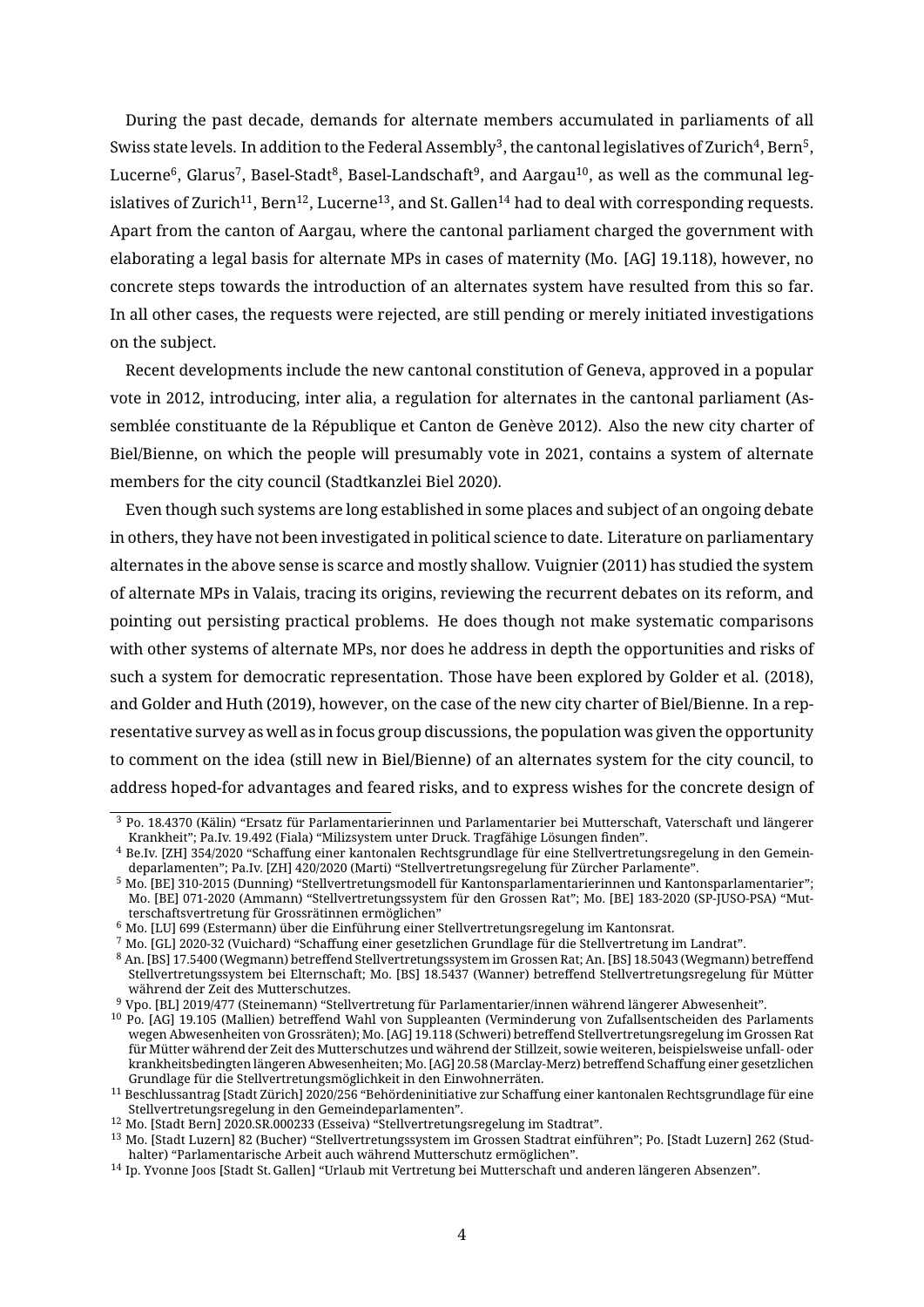the regulation. Comparisons of the existing regulations for alternates in Swiss cantonal parliaments hitherto limit themselves to listing a few key values, are not systematic, and refrain from drawing any conclusions regarding representation (Assemblée constituante de la République et Canton de Genève [2010;](#page-12-6) Golder and Huth [2019;](#page-13-3) Präsidium Stadtparlament Stadt St. Gallen [2013;](#page-13-8) Ratsbüro des Grossen Rats des Kantons Basel-Stadt [2019;](#page-13-9) Regierungsrat des Kantons Basel-Stadt [2019;](#page-14-6) Schiess Rütimann [2016;](#page-14-7) Stadlin [1990;](#page-14-8) Tschirren [2019\)](#page-14-9).

### **3 Theoretical background: different concepts of representation**

Representation literature is very broad and offers myriad definitions, perspectives, and explanations. There are no short and simple answers to questions like: What is (good) representation? What does representing mean? Who must a representative be and what must they do in order to represent well? Yet these are the issues that must be addressed when investigating the relationship between parliamentary alternates regulations and representation.

This paper uses Hanna Pitkins "Concept of Representation" [\(1972\)](#page-13-10) as a baseline. It distinguishes four understandings of representation that will be shortly described in the following. Generally, Pitkin [\(ibid.:](#page-13-10) 8) defines representation in the literal sense (from latin: *re-praesentare*) as "making present again". This making present of something or someone absent is the core, spirit and purpose of representation and can be achieved in different ways. *Formally*, representation can be established through authorization (i.e., a transfer of decision-making power or "the giving of authority to act", [ibid.:](#page-13-10) 11) and through imposing accountability (i.e., the possibility to terminate this relationship). What is more, to represent can mean to *stand for* something or someone, either through objective resemblance (i.e., the idea of mirroring or "reflecting without distortion", [ibid.:](#page-13-10) 60) or through subjective responses like "being-believed-in or accepted-as a symbol" [\(ibid.:](#page-13-10) 104). Lastly, to represent can be understood as a substantial activity, as "an *acting for* others" [\(ibid.:](#page-13-10) 12). Turning to the research question of which understandings of representation underlie the given regulations for parliamentary alternates, two of the four concepts of Pitkin's are of particular relevance.

First, **descriptive representation** addresses the question what somebody or something *has to be like* in order to be considered representative. From the descriptive point of view, representing means "giving information about the represented" [\(ibid.:](#page-13-10) 83). A representative has to be "sufficiently like" [\(ibid.:](#page-13-10) 80) the represented. This encompasses for instance the notion "that a legislature is like a map or mirror,  $[...]$ , that it reflects or resembles the nation by its composition" [\(ibid.:](#page-13-10) 81). Accordingly, *good* representation means "giving *accurate* information" [\(ibid.:](#page-13-10) 83, author's emphasis) and in this sense, representation can be better or worse, as the reflection can be more or less accurate. For example, a young woman can represent "the young women" because she is a young woman herself, or a farmer represents "the farmers" because he is one himself. Yet the averagely educated young woman or the farmer with an averagely large farm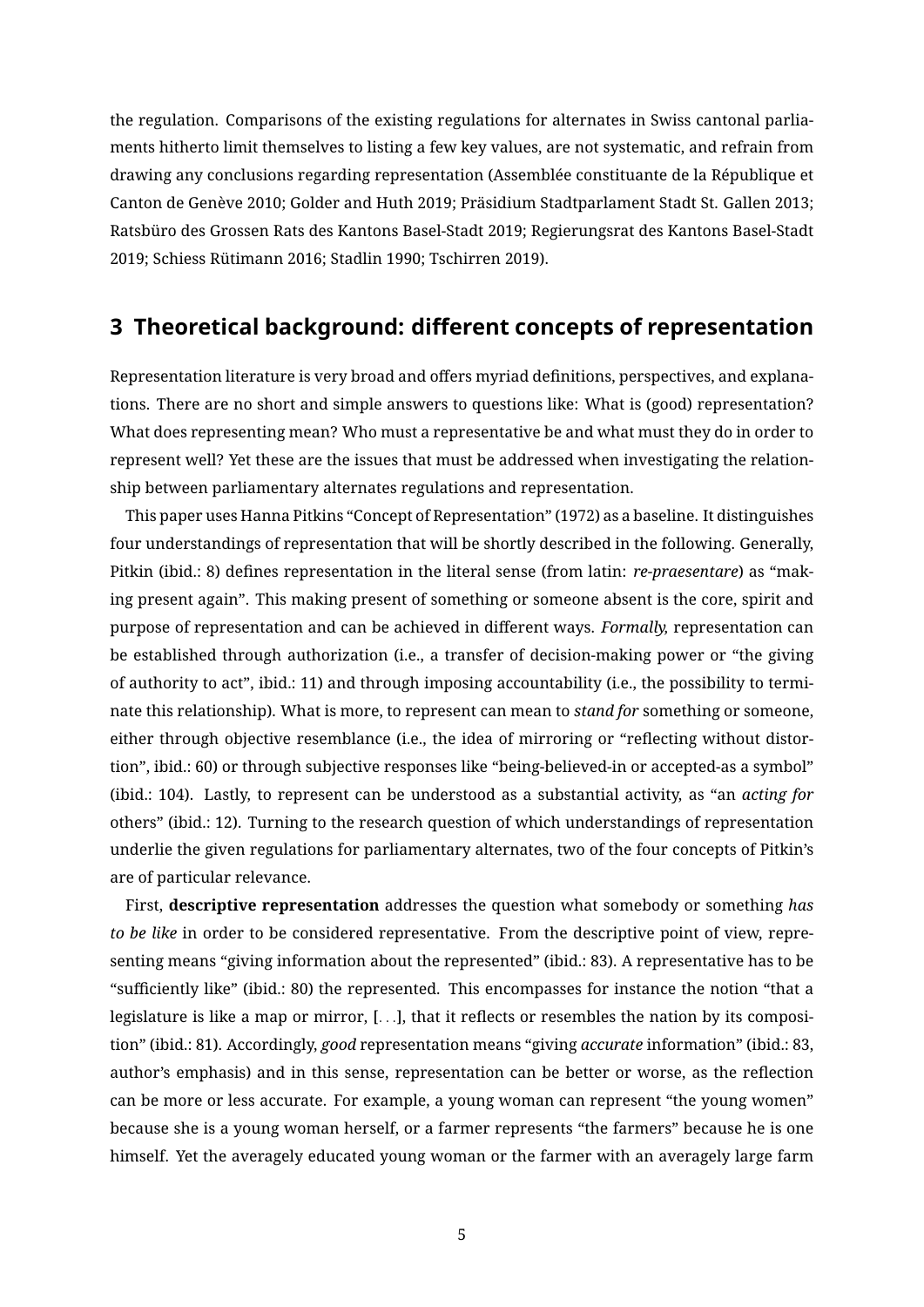are probably seen to be more representative of their respective group as the young professor (of all young women) or the hobby farmer who keeps five goats (of all farmers). Thus, from a descriptive perspective, whether a representative is a good or legitimate representative is measured by who they are or what characteristics they have. It matters first and foremost who is present or participating in political processes (Dovi [2015;](#page-12-7) Phillips [1998\)](#page-13-11).

Second, **substantial representation** addresses the question what someone *has to do* in order to represent. From the substantial point of view, representing means acting for the represented in the sense of "'to act in the interest of' or 'to act according to the wishes of'" the represented (Pitkin [1972:](#page-13-10) 208). As long as the representative acts "on behalf of" (Dovi [2015\)](#page-12-7) the represented, it is irrelevant for representation who the representative is. It is understood that a man can also substantially represent "the women" as long as he acts in their interest and advocates for women's rights, for example. It follows, of course, that substantial representation can also be better or worse, depending on how well the representative promotes the interests of the represented. From a substantial perspective, it matters first and foremost "whose preferences and whose interests are advanced" [\(ibid.\)](#page-12-7).

In contrast, formal representation concerns when or under what conditions something is considered representation, representative or representing at all. A representation relationship requires that the representative is authorized to act in the name of the represented and that they can be held accountable for their actions by the represented. In this respect, representation cannot be assessed as good or bad, because either these conditions are met or they are not. In the context of representative democracy, formal representation can therefore rather be seen as a precondition for (democratic) legitimacy, which is typically guaranteed through elections (Pitkin [1972;](#page-13-10) Dovi [2015\)](#page-12-7). Naturally an on/off feature, it cannot provide guidelines for how a system is to be designed in order to implement a specific idea of representation at the best. The formalistic view is therefore not taken into account for the typology of parliamentary alternates systems.

Neither is symbolic representation because it cannot be legally guaranteed, as it depends en-tirely on the "emotional, affective, irrational psychological responses" (Pitkin [1972:](#page-13-10) 100) of the represented. In other words, symbolic representation is accomplished when "a person *feels* represented" (Dovi [2015\)](#page-12-7). This feeling is based on "the beliefs, attitudes, assumptions of people" (Pitkin [1972:](#page-13-10) 100) and cannot be evoked by institutional design. "Perhaps symbolic representation can be brought about by propaganda or coercion", Pitkin [\(ibid.:](#page-13-10) 109) argues, but then it is no longer democratic but "fascist" [\(ibid.:](#page-13-10) 107). Nevertheless, "it is important to ask when people are satisfied by their representatives, and under what circumstances they feel they are not being represented" [\(ibid.:](#page-13-10) 110). Yet assessing this lies beyond the scope of this paper and requires additional research first, which is planned to be conducted in the future.

Consequentially, this paper intends to distinct regulations for parliamentary alternates in terms of whether they primarily aim for descriptive or substantial representation. It will be shown in the following, how the intention to fulll the one or the other is anchored in the design of the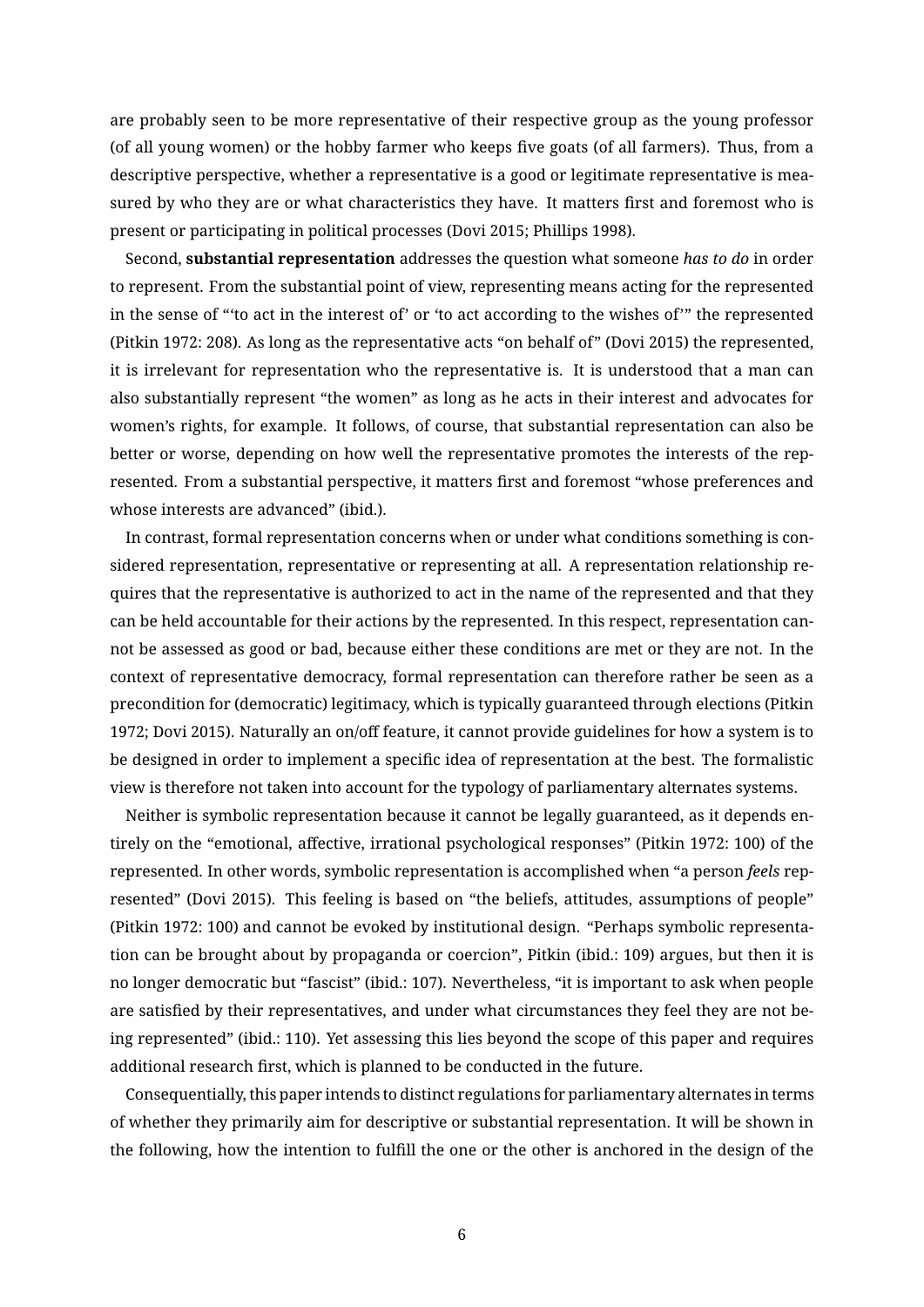respective institutions, or rather how the implementation of a specific concept of representation follows from institutional design choices.

## **4 Case description**

Five Swiss cantons (Graubünden, Valais, Neuchâtel, Geneva, and Jura), and only these five, allow alternate members to their cantonal parliaments. This is why they are investigated. The case of Liechtenstein is added, because it has also a long tradition of parliamentary alternates that rests on a well-established regulation. Furthermore, Liechtenstein's alternates system conceptually differs from the long-established ones in Graubünden and Valais. It has clearly reflected the idea of keeping the political power balance constant and preventing "random decisions" caused through absences from the beginning (Schiess Rütimann [2016;](#page-14-7) Beck [2013;](#page-12-4) Batliner [1981\)](#page-12-8), whereas the systems in Graubünden and Valais follow a mostly regionalist approach. In the future, all six cases (i.e., five cantons and Liechtenstein) shall be integrated into the comparative case study. So far, only Graubünden, Valais, and Liechtenstein have been investigated, the others (Neuchâtel, Geneva, and Jura) are still to follow. Yet also the comparison of the three promises interesting results.

For each case, numerous criteria have been assessed by means of document analysis, which group into the following four categories: (1) context, e.g., number of seats in parliament, electoral system; (2) modus, e.g., determination of the alternates, number of alternates; (3) the conditions under which an alternate is appointed, e.g., initiation, duration of the replacement; and (4) rights and duties of the alternates, e.g., parliamentary initiatives/requests, commissions. The most distinctive features of each case in each category are described in the following.

#### **Liechtenstein**

**Context:** The parliament of Liechtenstein ("Landtag") consists of 25 members, which are elected by proportional representation in two electoral districts (art. 46 [LV\)](#page-15-0). The militia parliament meets in nine sessions per year of three days each (Schiess Rütimann [2016:](#page-14-7) 116). It has a quorum if at least two thirds of the members are present (art. 58 [LV\)](#page-15-0).

**Modus:** The number of alternates varies between legislative periods and is tied to the respective election result (Schiess Rütimann [2016:](#page-14-7) 115). Each party list that wins at least one seat is entitled to an alternate, to two alternates with at least six seats and to nine alternates with at least nine seats, that is, one alternate per three regular MPs (art. 46 [LV;](#page-15-0) art. 46 [VRG\)](#page-15-1). Determined as alternates are the first candidates after the elected on the party list, i.e., the candidates that received the most votes among the ones not having won a seat (art. 60 [VRG\)](#page-15-1).

**Conditions:** An alternate is appointed when a MP is exceptionally hindered from attendance, whereby the absence has to be announced and justified in advance (art. 53 [LV;](#page-15-0) art. 23 [GOLT;](#page-15-2)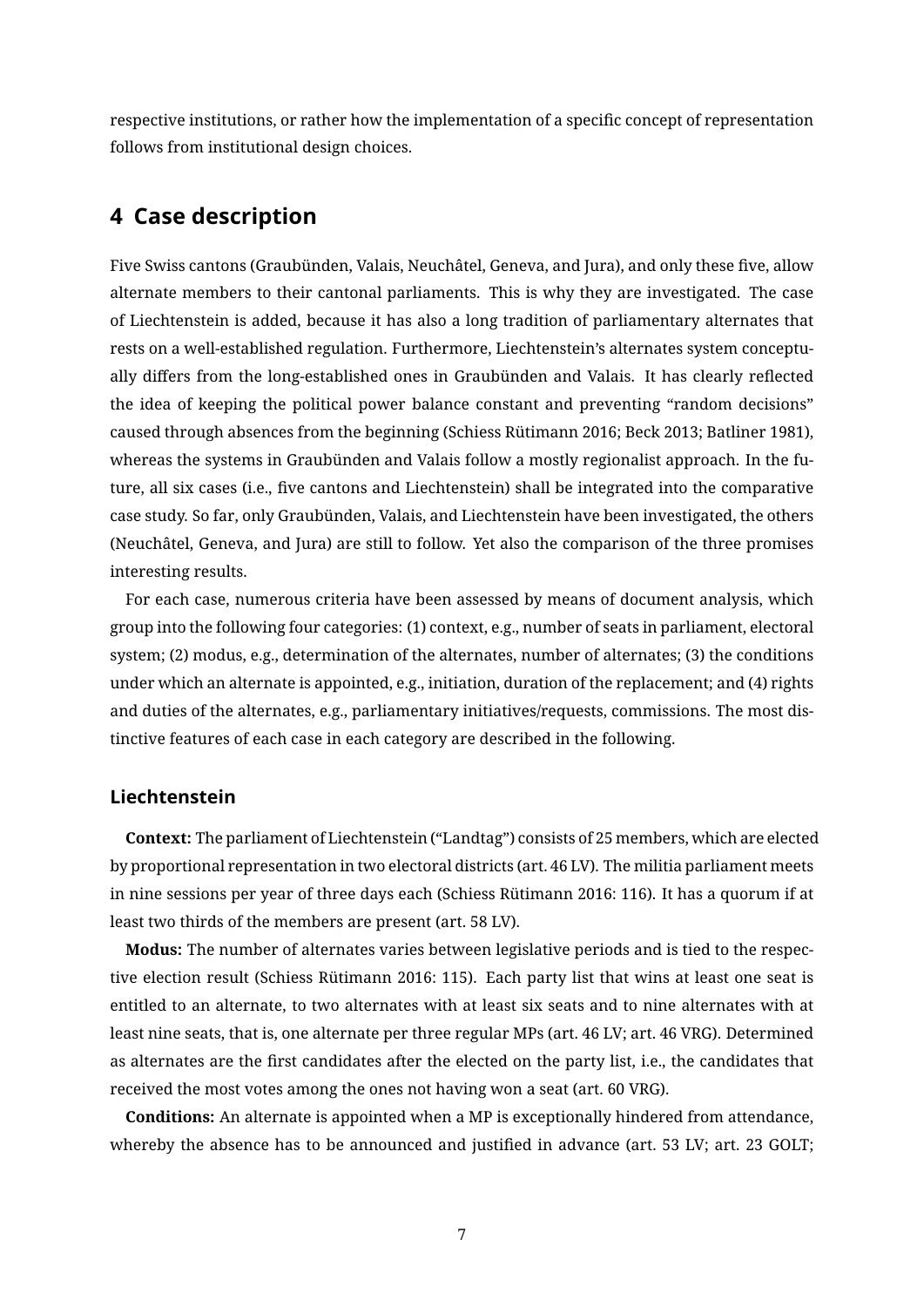Beck [2013:](#page-12-4) 144). The alternate has to attend at least one whole sitting (i.e., half a day; art. 49 [LV;](#page-15-0) Bussjäger [2016:](#page-14-7) § 36; Schiess Rütimann 2016: 117). A maximum number of sittings is not defined, but there must not be a "permanent impediment" (art. 53 [LV\)](#page-15-0). Lawful reasons for absence that entail the attendance of an alternate are only "important" reasons, either health-related or as a result of other "unforeseen and unavoidable" events (art. 22–23 [GOLT\)](#page-15-2). In practice, no evidence of the reason of absence is required, however (Beck [2013:](#page-12-4) 141; Schiess Rütimann [2016:](#page-14-7) 118). The speaker of the parliament could though deny to accept a reason put forward, thereby denying the attendance of an alternate in place of the absent MP (Beck [2013:](#page-12-4) 146; Schiess Rütimann [2016:](#page-14-7) 118). If a party list has more than one alternate MP, their parliamentary group decides which of the alternates is going to take the place of the absentee (art. 23 [GOLT\)](#page-15-2).

**Rights and duties of the alternates:** Alternates replace an absentee MP in the plenum "with seat and vote" (art. 49 [LV\)](#page-15-0), that is, they take part in the debate, can ask questions and make proposals, and cast their votes (Bussjäger [2016:](#page-12-9) § 41; Wille [2015:](#page-14-10) 508). However, they cannot submit nor co-sign parliamentary initiatives or requests (art. 38 [GOLT\)](#page-15-2). Alternates receive the same documents as the regular MPs and usually attend parliamentary group meetings as well (Schiess Rütimann [2016:](#page-14-7) 118). They are obligated to keep themselves informed about the (current) parliamentary affairs as well as about documents, reports and motions in order to be able to intervene appropriately in the case of their appointment (Beck [2013:](#page-12-4) 141). For being on standby, alternates are compensated with half the fee of regular MPs. In addition, they receive the regular meeting fee for each meeting they attend (Schiess Rütimann [2016:](#page-14-7) 118). Like regular MPs, alternates are granted immunity and open mandate, i.e., they vote without instructions (Bussjäger [2016:](#page-12-9) § 41; Allgäuer [1989:](#page-12-10) 44; Schiess Rütimann [2016:](#page-14-7) 119). Alternates can be directly elected to all parliamentary committees, although they must not be a majority and they cannot chair them (art. 71 [GOLT;](#page-15-2) Wille [2015:](#page-14-10) 480).

#### **Graubünden**

**Context:** The cantonal parliament of Graubünden ("Grosser Rat") consists of 120 members, which are elected by majority vote in 39 electoral districts (art. 27 [KV GR\)](#page-15-3). The militia parliament meets in six sessions per year of three days each (art. 1 [GGO GR\)](#page-15-4). It has a quorum if at least half of the members are present (art. 41 [GRG GR\)](#page-15-5).

**Modus:** The number of alternates is tied to the number of seats in each electoral district. Each district is entitled to as many alternates as regulary MPs, although not more than ten. The alternates are directly elected on separate lists in an election held in parallel and analogous to the election of regular MPs (art. 4 [GRG GR;](#page-15-5) Brunner [2006:](#page-12-11) § 17; Schuler [2006:](#page-14-11) § 13; Vuignier [2011:](#page-14-4) 7).

**Conditions:** An alternate is appointed when a MP is hindered from attending a parliamentary session [\(GRG GR:](#page-15-5) art. 40). The absence of the MP and the attendance of the alternate must be announced in advance [\(GGO GR:](#page-15-4) art. 3). An alternate can only be appointed for a whole session (i.e., three days) and not for single sittings (art. 40 [GRG GR\)](#page-15-5). There is no maximum number of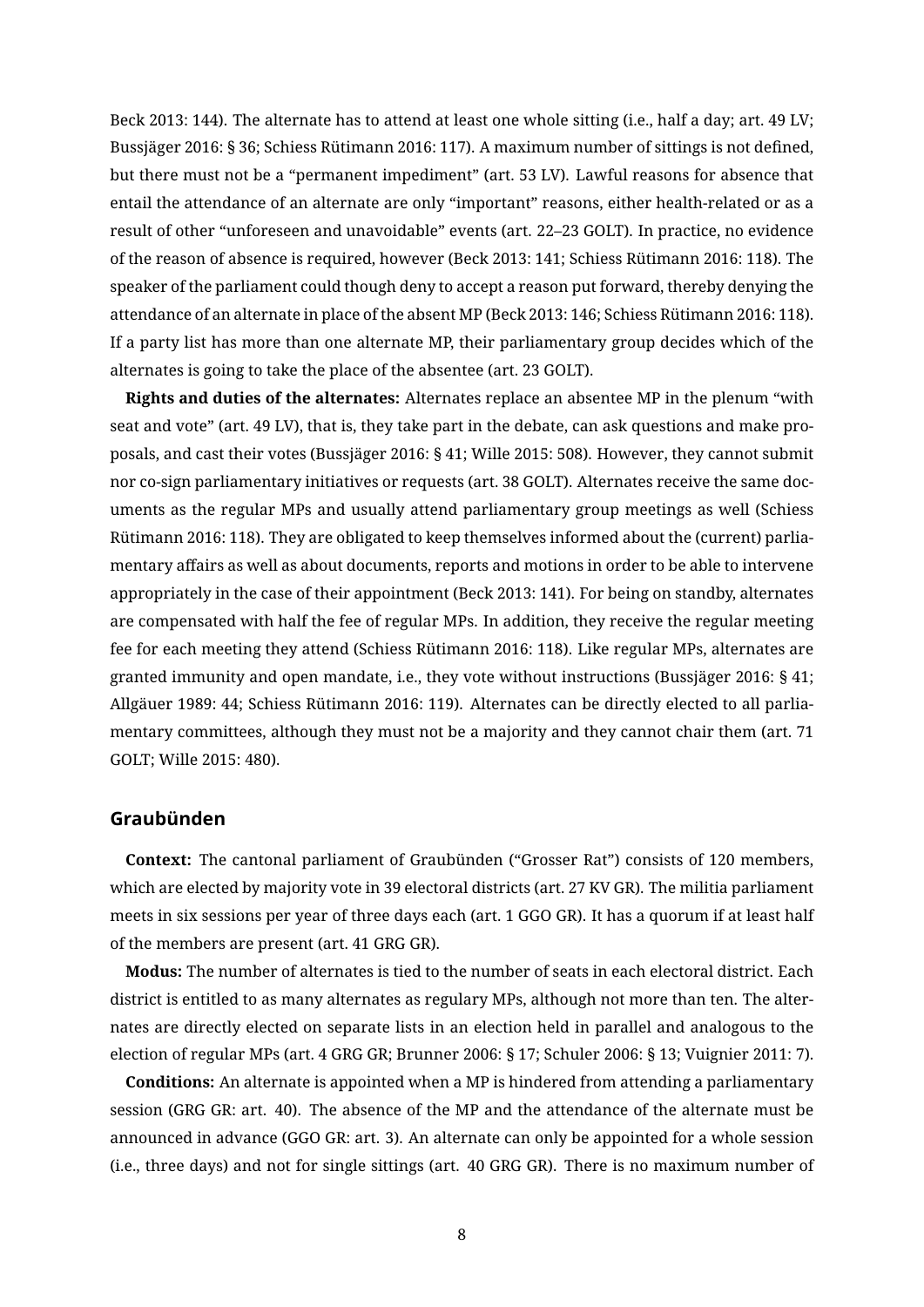sessions an alternate can attend in a row. An objection may be raised against the admission of an alternate, whereupon the Council shall decide on the matter (art. 40 [GRG GR\)](#page-15-5). In case a regular MP cannot attend the session, the first alternate (i.e., the one with the most electoral votes) of the respective district is appointed, and that independently from their party affiliation (Stadlin [1990:](#page-14-8) V).

**Rights and duties of the alternates:** Alternates replace a regular MP in plenary sessions with all their rights and duties (art. 40 [KV GR;](#page-15-3) Vuignier [2011:](#page-14-4) 7). They receive the same documents as the regular MPs (art. 4 [GGO GR\)](#page-15-4). Alternates are not admitted to standing committees, but only to ad hoc committees (Vuignier [2011:](#page-14-4) 7).

#### **Valais**

**Context:** The cantonal parliament of Valais ("Grand Conseil" or "Grosser Rat") consists of 130 members, which are elected by double proportional representation ("Doppelter Pukelsheim") in six electoral districts, that are divided into a total of 14 sub-districts (art. 136–136a [kGPR VS\)](#page-15-6). The militia parliament meets in six sessions per year of four days each (art. 62 [GORBG VS\)](#page-15-7). It has a quorum if the majority of the members are present (art. 47 [KV VS\)](#page-15-8).

**Modus:** The number of alternates ("suppleants") is fixed at 130, i.e., there are as many alternates as regular MPs (art. 84 [KV VS\)](#page-15-8). The alternates are directly elected on separate lists in an election held in parallel and analogous to the election of regular MPs (art. 136 [kGPR VS\)](#page-15-6).

**Conditions:** An alternate is appointed when a MP is hindered from attending a parliamentary sitting (art. 15 [GORBG VS\)](#page-15-7). There are no limits to the duration of the replacement, neither in the minimum nor in the maximum. Although there is one alternate for every one regular MP, there are not necessarily MP-suppleant pairs. Rather, the absentee appoints an alternate of their choice (from the 130). Thereby, the appointed alternate need not be from the same district nor from the same party as the absentee, although the latter is supposed to be uncommon, as the alternates are usually organized by the parliamentary groups (Stadlin [1990:](#page-14-8) V; Vuignier [2011:](#page-14-4) 7).

**Rights and duties of the alternates:** Alternates replace a regular MP in plenary sessions and, if necessary, also in commissions. Principally, they have the same rights and duties as the regular MPs with the exception that they are not eligible for supervisory commissions and cannot chair a commission. They receive the same documents and the same fees as the regular MPs and vote without instructions (art. 15 [GORBG VS;](#page-15-7) art. 24 [RGR VS;](#page-15-9) Vuignier [2011:](#page-14-4) 19).

## **5 Results: towards a typology of parliamentary alternates systems**

The comparison of the described cases leads to the following key findings:

Concerning the **context** criteria, the most important difference between the three cases is the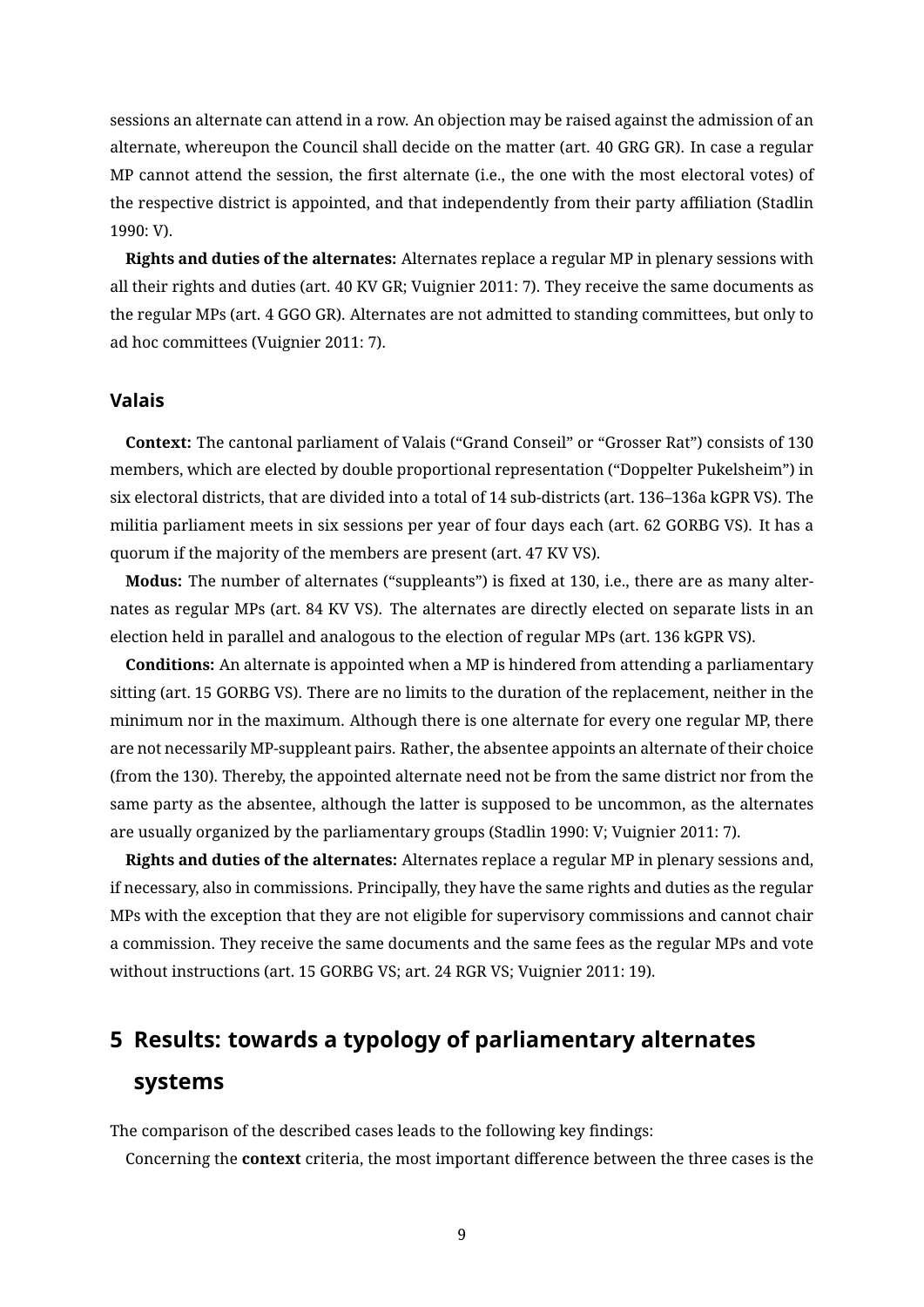electoral system. The Liechtenstein parliament is elected in two – measured by the smallness of the entire political system – large electoral districts, ensuring the representation of all regions of the country only very roughly. In contrast, both the Graubünden majority vote system and the Valais double proportional representation system contain a distinctly regionalist component.

Also concerning the **modus** criteria, the Liechtenstein case differs significantly from the other two. In both Graubünden and Valais, a fixed number of alternates are elected in each district in a separate election that is held in parallel with, but otherwise independent of, the election of regular MPs. It would therefore be theoretically feasible for an alternate to be elected from a party that does not have a regular MP at all. In the proportional representation system in Valais, this may be rather unlikly because voters might largely favor the same party for the regular MPs and alternates lists. But in Graubünden, where the first-past-the-post electoral system accounts for far more personality elections, this is absolutely plausible. In the Liechtenstein system, however, the entitlement to an alternate lies with the party lists. Each list that wins at least one seat is entitled to one alternate or, if it wins more than three seats, to one alternate for every three seats. In this way, the alternates are practically an extension of the parliamentary groups respectively an expansion of the personnel pool of the parties.

Concerning the **conditions** under which an alternate is appointed, there are three striking differences: Firstly, in the Liechtenstein case, not all absencences imply the appointment of an alternate. It is actually only permissible in the event that the regular MP is unavoidably physically prevented from attending and not, for instance, if a regular MP voluntarily stays away from the meeting because they do not want to conflict with their parliamentary group if they do not share the opinion on a particular matter. At least in law, this is a specifity of the Liechtenstein case, as the Graubünden and Valais systems do not impose any special requirements on the reason for absence. Secondly, in Graubünden altenates can only be appointed for a whole session, i.e., the full three days, while in the other cases they can also be appointed for a single meeting only. Thirdly, in Liechtenstein and Graubünden it is possible that an alternate is not allowed to attend because the speaker of the parliament respectively the parliament rejects it. In contrast, such an objection is not possible in Valais.

Concerning the **rights and duties of the alternates**, it is to be noted that in none of the three systems alternates have exactly the same rights as regular MPs. However, the rights and duties are incongruent in different ways. On the one hand, there are differences in whether and how alternates are allowed in commissions. On the other hand, the systems differ on the question of whether alternates can submit or co-sign parliamentary initiatives and requests. The latter is the case in Graubünden and Valais, but not in Liechtenstein. In return, in Liechtenstein alternates can be directly elected to all parliamentary commissions, whereas in Graubünden and Valais they are not admitted to standing or supervisory commissions, respectively.

The comparative results show that different regulations for alternate MPs reflect different con-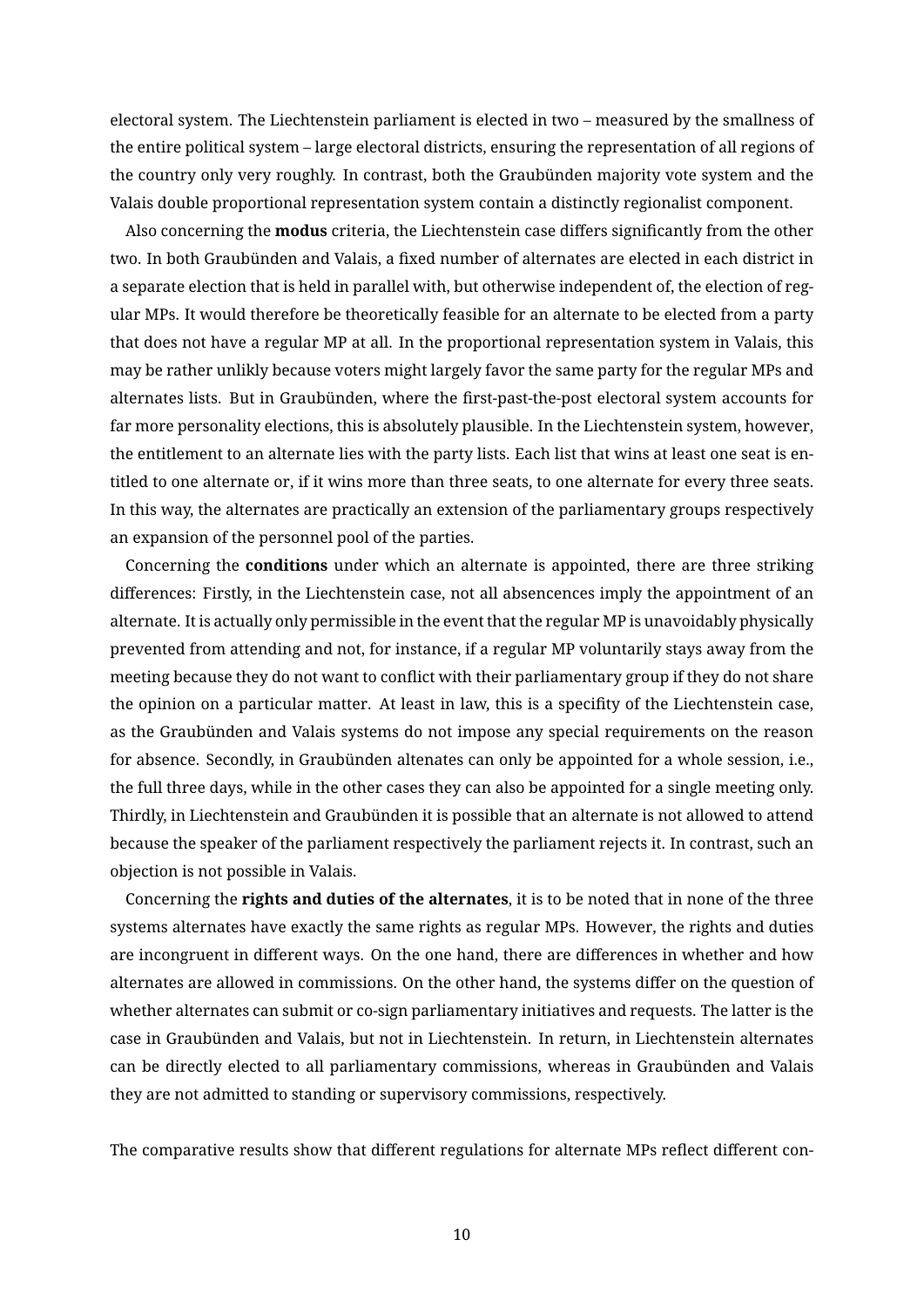cepts of representation. The Graubünden system is strongly regionalist, as alternates are tied to the electoral districts and party affiliations do not matter at all. It is decisive where a representative comes from, but not what party they belong to. The system ensures above all, that the alternate has the same origin as the absent MP they replace, and since districts are generally small, geographic origin is likely also an indicator of social origin in the sense of a common living environment. Origin can mean, for example, whether it is an urban or rural environment, whether it is located high on a mountain or in a valley, which language is spoken there, how the local society is composed demographically, an so on. These are external characteristics in the sense that they can be assessed without asking a person about their thoughts. So the system does not ensure that the alternate advocates the same interests and preferences as the absentee, but it rather assumes it based on the fact of their common origin. Consequentially, the Graubünden regulation reflects first and foremost a *descriptive* representation concept.

In stark contrast, however, is the Liechtenstein system. It designs alternates as an entitlement of the parties respectively the parliamentary groups. The primary objective of this system is to keep the political power balance (i.e., the party strengths) constant. Moreover, it ensures that small parties do not entirely lose their voice when their only MP cannot attend a meeting. Thus, it aims at guaranteeing above all *substantial* representation by intending to ensure that all parties are present in the strength to which they are entitled. The crucial characteristic that the alternate has in common with the regular MP they replace is interests, preferences and opinions, which members of the same party are likely to share. Yet it does not matter what external characteristics the alternate has, i.e., who they are or where they come from.

Lastly, the Valais system is designed very freely and offers a wide margin of maneuver to absent MPs. Absentees can to some extent decide themselves which alternate they want to appoint and thereby which understanding of representation they follow. They can appoint an alternate from their district and/or their party, but they need not do so. Consequently, if the absentee chooses an alternate of their party, they probably want to ensure that their interests, preferences and opinions are represented. This corresponds to the realization of a *substantive* representation concept. However, they can just as easily opt for *descriptive* representation, either in choosing an alternate from the same district with whom they share their origin or even in choosing an alternate that shares certain socioeconomical traits with them. The latter would be the case, for example, if a young woman chooses another young woman to replace her or if a farmer chooses another farmer to replace him. In this respect, the Valais system does not determine a specific representation concept, but rather offers the opportunity to go for either one.

## **6 Conclusion, discussion and research agenda**

By means of a comparative case study it has been shown that in the Swiss cantons and Liechtenstein three types of regulations for parliamentary alternates exist: The *substantial type* ensures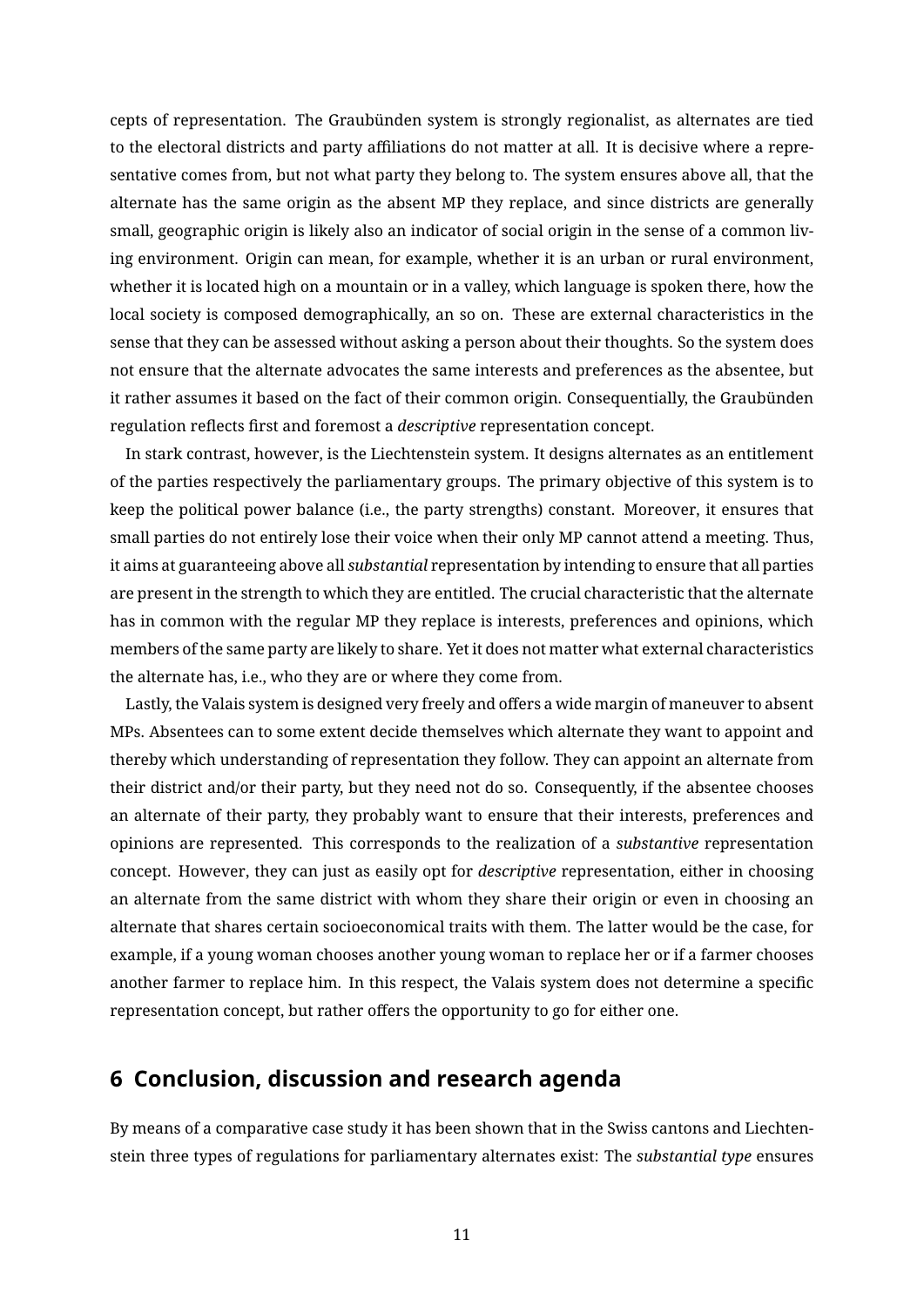above all that the alternate has interests, preferences and opinions in common with the absent MP they replace. It does that by selecting the alternate depending only on their party affiliation. What external characteristics the alternate has, e.g., who they are or where they come from, do not matter for this type. The *descriptive type,* in contrast, guarantees above all that the alternate has certain external characteristics in common with the absent MP they replace. It does that by selecting the alternate depending only on a specified external characteristic, for example origin. What interests, preferences and opinions the alternate has, and therewith which party he belongs to, does not matter at all for this type. The third type is a *flexible type* that allows for ensuring substantial or descriptive representation either way. It is even thinkable that both or none of the two is realized, depending entirely on what criteria an absent MP takes into account when choosing their alternate.

This conclusion is a preliminary one, as the paper is the first step on the long way to investigate whether and how parliamentary alternates can take away pressure from representative (militia) democracy. The typology will in further steps be used to empirically analyze the direct and indirect effects of parliamentary alternates, both on representation and the militia system. In this respect, many pathways are still open, from analyzing parliamentary vote data to interviewing MPs.

At this point, the paper reflects the status quo of a work in progress. So far, only three of six cases have been investigated, which leaves three to do (Neuchâtel, Geneva, and Jura). What is more, data was generated entirely through document analysis, leaving many things unclear, as the documents do not explain how the rules work in practice. In a next step, more substantive value will be added thereto by conducting qualitative interviews with the relevant persons in the cantonal administrations. Furthermore, interviews with MPs and alternate MPs will shed light on how they perceive and/or assess the functioning of the system and the lived practice therein. This will allow to point out interesting as well as important differences between the rules in law and rules in use. In addition, the impacts of the latter will also be investigated quantitatively, for ex-ample with smartvote<sup>[15](#page-0-0)</sup> data from Valais, analyses of parliamentary vote data, and comparisons of the parliamentary activity of regular MPs and alternates. Moreover, comparing trust levels across cantons will make it possible to account for the *symbolic* representation concept, which has been omitted hitherto. This additional information will then in turn be used to further refine the typology.

### **References**

<span id="page-11-0"></span>1815.ch (2013). *Freysinger ist Absenzen-König*. 1815.ch. December 16, 2013. url: [https://www.](https://www.1815.ch/news/wallis/aktuell/freysinger-ist-absenzen-koenig-20131216200125/) [1815.ch/news/wallis/aktuell/freysinger-ist-absenzen-koenig-20131216200125/](https://www.1815.ch/news/wallis/aktuell/freysinger-ist-absenzen-koenig-20131216200125/) (visited on 01/19/2021).

<sup>15</sup> <https://smartvote.ch>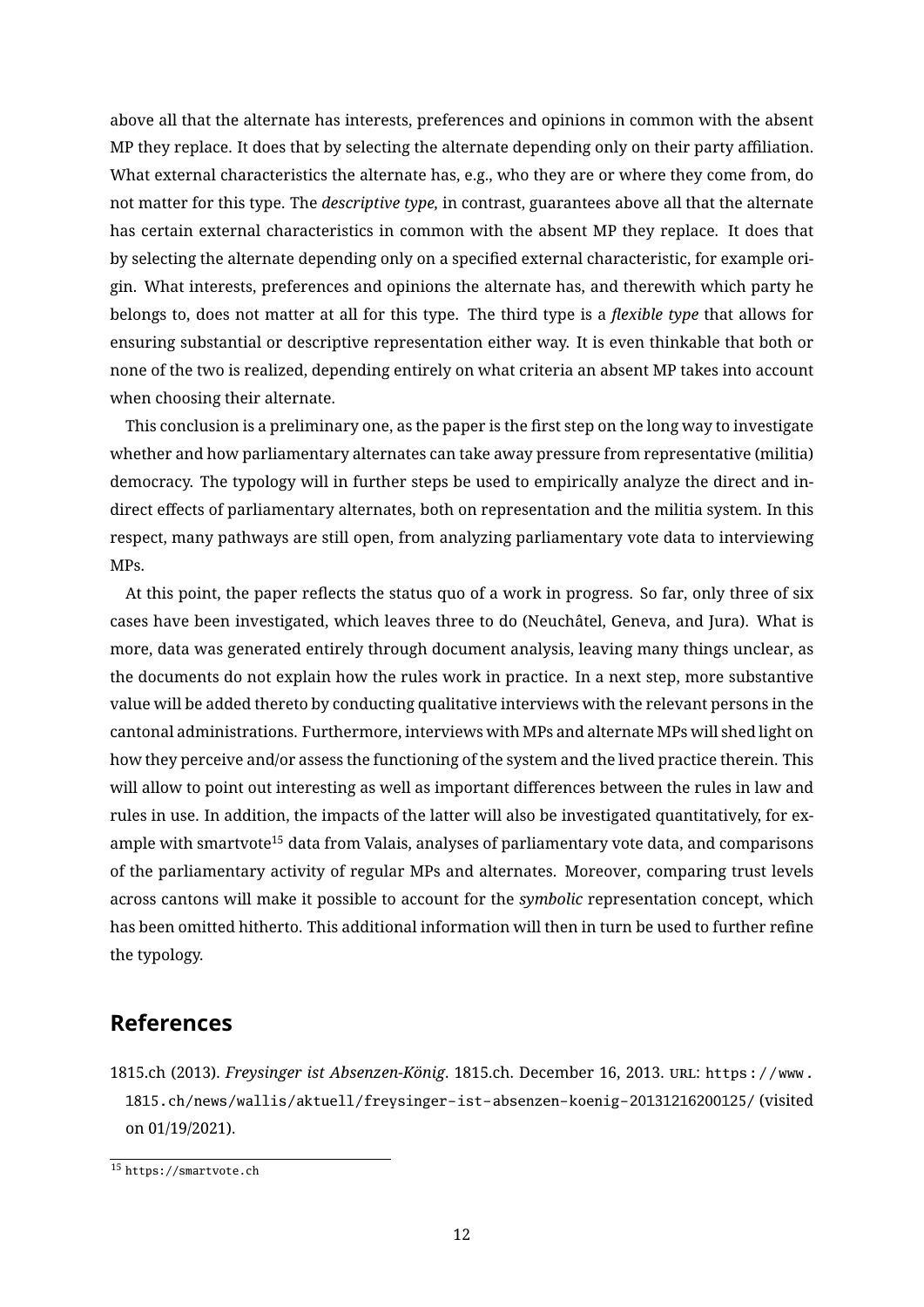- <span id="page-12-10"></span>Allgäuer, Thomas (1989). *Die parlamentarische Kontrolle über die Regierung im Fürstentum Liechtenstein*. Liechtenstein politische Schriften 13. Vaduz: Verlag der Liechtensteinischen Akademischen Gesellschaft.
- <span id="page-12-6"></span>Assemblée constituante de la République et Canton de Genève (2010). *Parlements cantonaux et députés suppléants*. Avis de droit n°9 demandé par la commission thématique 3: «Institutions: les trois pouvoirs». March 30, 2010. URL: [https://www.ge.ch/constituante/doc/d12/AC\\_AV-](https://www.ge.ch/constituante/doc/d12/AC_AV-DE-DROIT_Parlements-cantonaux-et-deputes-suppleants_2010-03-30.PDF)[DE - DROIT \\_ Parlements - cantonaux - et - deputes - suppleants \\_ 2010 - 03 - 30 . PDF](https://www.ge.ch/constituante/doc/d12/AC_AV-DE-DROIT_Parlements-cantonaux-et-deputes-suppleants_2010-03-30.PDF) (visited on 12/18/2019).
- <span id="page-12-5"></span>Assemblée constituante de la République et Canton de Genève (2012). *Assemblée constituante – Projet de constitution soumis le 14.10.12*. République et Canton de Genève. URL: [https://www.](https://www.ge.ch/constituante/projet_constitution/projet_constitution_20121014.asp) [ge.ch/constituante/projet\\_constitution/projet\\_constitution\\_20121014.asp](https://www.ge.ch/constituante/projet_constitution/projet_constitution_20121014.asp) (visited on 12/19/2019).
- <span id="page-12-8"></span>Batliner, Gerard (1981). *Zur heutigen Lage des liechtensteinischen Parlaments*. Liechtenstein politische Schriften 9. Vaduz: Verlag der Liechtensteinischen Akademischen Gesellschaft.
- <span id="page-12-4"></span>Beck, Roger (2013). *Rechtliche Ausgestaltung, Arbeitsweise und Reformbedarf des liechtensteinischen Landtags*. Liechtenstein politische Schriften 53. Schaan: Verlag der Liechtensteinischen Akademischen Gesellschaft.
- <span id="page-12-1"></span>Braun, Roger (2019). *Roger Köppel ist der Absenzenkönig im Parlament – der Abstimmungskampf geht bei ihm vor*. Aargauer Zeitung. July 3, 2019. url: [https : / / www . aargauerzeitung . ch /](https://www.aargauerzeitung.ch/schweiz/roger-koeppel-ist-der-absenzenkoenig-im-parlament-der-abstimmungskampf-geht-bei-ihm-vor-134703522) [schweiz/roger- koeppel- ist- der- absenzenkoenig- im- parlament- der- abstimmungskampf](https://www.aargauerzeitung.ch/schweiz/roger-koeppel-ist-der-absenzenkoenig-im-parlament-der-abstimmungskampf-geht-bei-ihm-vor-134703522)[geht-bei-ihm-vor-134703522](https://www.aargauerzeitung.ch/schweiz/roger-koeppel-ist-der-absenzenkoenig-im-parlament-der-abstimmungskampf-geht-bei-ihm-vor-134703522) (visited on 11/11/2020).
- <span id="page-12-11"></span>Brunner, Norbert (2006). "Art. 27 Zusammensetzung und Wahl." In: *Kommentar zur Verfassung des Kantons Graubünden*. Ed. by BMT Bänziger, Mengiardi, Toller & Partner. Chur/Glarus/Zürich: Südostschweiz Buchverlag.
- <span id="page-12-2"></span>Bundi, Pirmin, Daniela Eberli, and Sarah Bütikofer (2018). "Zwischen Beruf und Politik: die Professionalisierung in den Parlamenten." In: *Das Parlament in der Schweiz. Macht und Ohnmacht der Volksvertretung*. Ed. by Adrian Vatter. Politik und Gesellschaft in der Schweiz. Zürich: NZZ Libro, pp. 315–344.
- <span id="page-12-9"></span>Bussjäger, Peter (2016). "Art. 49." In: *Kommentar zur liechtensteinischen Verfassung*. Ed. by Liechtenstein-Institut. Bendern: Online-Kommentar. url: [https : / / verfassung . li / Art . \\_49](https://verfassung.li/Art._49) (visited on 08/29/2020).
- <span id="page-12-0"></span>Dalton, Russell J. (2004). *Democratic Challenges, Democratic Choices: The Erosion of Political Support in Advanced Industrial Democracies*. Oxford University Press.
- <span id="page-12-3"></span>Dovi, Suzanne (2002). "Preferable Descriptive Representatives: Will Just Any Woman, Black, or Latino Do?" In: *American Political Science Review* 96 (4) (December 2002), pp. 729–743.
- <span id="page-12-7"></span>Dovi, Suzanne (2015). "Hanna Pitkin, The Concept of Representation." In: *The Oxford Handbook of Classics in Contemporary Political Theory*. Ed. by Jacob T. Levy. online publication. Oxford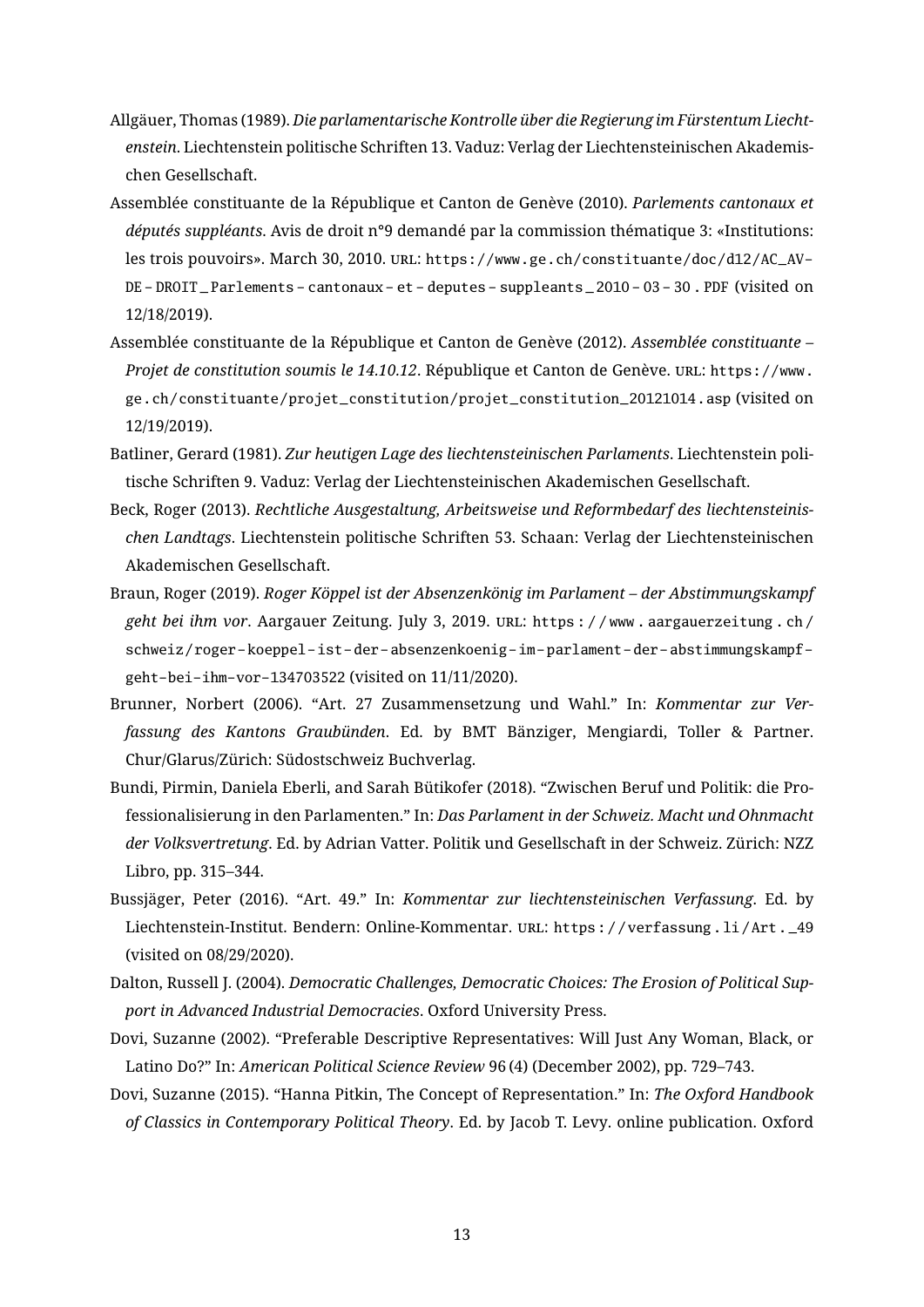University Press, December 10, 2015. URL: https://oxfordhandbooks.com/view/10.1093/ [oxfordhb/9780198717133.001.0001/oxfordhb-9780198717133-e-24](https://oxfordhandbooks.com/view/10.1093/oxfordhb/9780198717133.001.0001/oxfordhb-9780198717133-e-24) (visited on 01/13/2021).

- <span id="page-13-5"></span>Feh Widmer, Antoinette (2015). *Parlamentarische Mitgliederuktuation auf subnationaler Ebene in der Schweiz*. Politik und Demokratie in den kleineren Ländern Europas. Baden-Baden: Nomos.
- <span id="page-13-4"></span>Freitag, Markus, Pirmin Bundi, and Martina Flick Witzig (2019). *Milizarbeit in der Schweiz: Zahlen und Fakten zum politischen Leben in der Gemeinde*. Politik und Gesellschaft in der Schweiz. Basel: NZZ Libro.
- <span id="page-13-3"></span>Golder, Lukas and Petra Huth (2019). *Stellvertretende in den Parlamenten von Gemeinden, Städten, Kantonen – Eine Ent- oder Belastung für das schwächelnde Milizsystem?* DeFacto. July 4, 2019. url: [https://www.defacto.expert/2019/07/04/stellvertreter- milizsystem/](https://www.defacto.expert/2019/07/04/stellvertreter-milizsystem/) (visited on 10/31/2019).
- <span id="page-13-7"></span>Golder, Lukas, Petra Huth, Alexander Frind, Stephan Tschöpe, Nicole Calame, José Kress, Melanie Ivankovic, and Noah Herzog (2018). *Neue Brücken zu Bürgerinnen und Bürgern gewünscht, weitere Reformschritte weniger prioritär. Schlussbericht: Prioritäten der Bieler Bevölkerung zur neuen Bieler Stadtordnung*. Studie im Auftrag der Stadt Biel. Bern: gfs.bern, June 8, 2018.
- <span id="page-13-6"></span>Mansbridge, Jane (2016). "A "Selection Model" for Political Representation." In: *Political Representation: Roles, Representatives and the Represented*. Ed. by Marc Bühlmann and Jan Fivaz. Routledge Research on Social and Political Elites 7. London, New York: Routledge, pp. 12–28.
- <span id="page-13-1"></span>Marjanovic, Petar (2019). *Sie lassen sich fürs Schwänzen sogar belohnen*. Blick. October 13, 2019. url: [https://www.blick.ch/politik/das-absenzenbuechlein-entlarvt-baeumle-koeppel](https://www.blick.ch/politik/das-absenzenbuechlein-entlarvt-baeumle-koeppel-und-andere-nationalraete-sie-lassen-sich-fuers-schwaenzen-sogar-belohnen-id15564252.html)[und - andere - nationalraete - sie - lassen - sich - fuers - schwaenzen - sogar - belohnen](https://www.blick.ch/politik/das-absenzenbuechlein-entlarvt-baeumle-koeppel-und-andere-nationalraete-sie-lassen-sich-fuers-schwaenzen-sogar-belohnen-id15564252.html)  [id15564252.html](https://www.blick.ch/politik/das-absenzenbuechlein-entlarvt-baeumle-koeppel-und-andere-nationalraete-sie-lassen-sich-fuers-schwaenzen-sogar-belohnen-id15564252.html) (visited on 01/19/2021).
- <span id="page-13-2"></span>NZZ (2019). *Von der beliebten Parteisoldatin bis zum unbeirrbaren Exoten – die NZZ-Bilanz zu den Zürcher Nationalräten*. Neue Zürcher Zeitung. August 16, 2019. url: [https : / / www . nzz . ch /](https://www.nzz.ch/zuerich/nationalrat-die-nzz-bilanz-zu-den-35-zuerchern-in-bundesbern-ld.1501304) [zuerich/nationalrat-die-nzz-bilanz-zu-den-35-zuerchern-in-bundesbern-ld.1501304](https://www.nzz.ch/zuerich/nationalrat-die-nzz-bilanz-zu-den-35-zuerchern-in-bundesbern-ld.1501304) (visited on 01/19/2021).

<span id="page-13-11"></span>Phillips, Anne (1998). *The Politics of Presence*. Oxford Political Theory. Oxford: Clarendon Press.

- <span id="page-13-10"></span>Pitkin, Hanna Fenichel (1972). *The Concept of Representation*. Berkeley: University of California Press.
- <span id="page-13-0"></span>Pitkin, Hanna Fenichel (2004). "Representation and Democracy: Uneasy Alliance." In: *Scandinavian Political Studies* 27 (3), pp. 335–342.
- <span id="page-13-8"></span>Präsidium Stadtparlament Stadt St. Gallen (2013). *Vorlage Stadtparlament vom 9. September 2013: Interpellation Yvonne Joos: Urlaub mit Vertretung bei Mutterschaft und anderen längeren Absenzen; schriftlich*. September 9, 2013. url: [http : / / ftp . sg . oca . ch / stadtparlament /](http://ftp.sg.oca.ch/stadtparlament/45df8973b3f04bc19823bf5ca1c63792-332.pdf) [45df8973b3f04bc19823bf5ca1c63792-332.pdf](http://ftp.sg.oca.ch/stadtparlament/45df8973b3f04bc19823bf5ca1c63792-332.pdf) (visited on 07/30/2020).
- <span id="page-13-9"></span>Ratsbüro des Grossen Rats des Kantons Basel-Stadt (2019). *Bericht des Ratsbüros zum Anzug Barbara Wegmann betreffend Stellvertretungssystem bei Elternschaft (18.5043)*. Beschluss des Rats-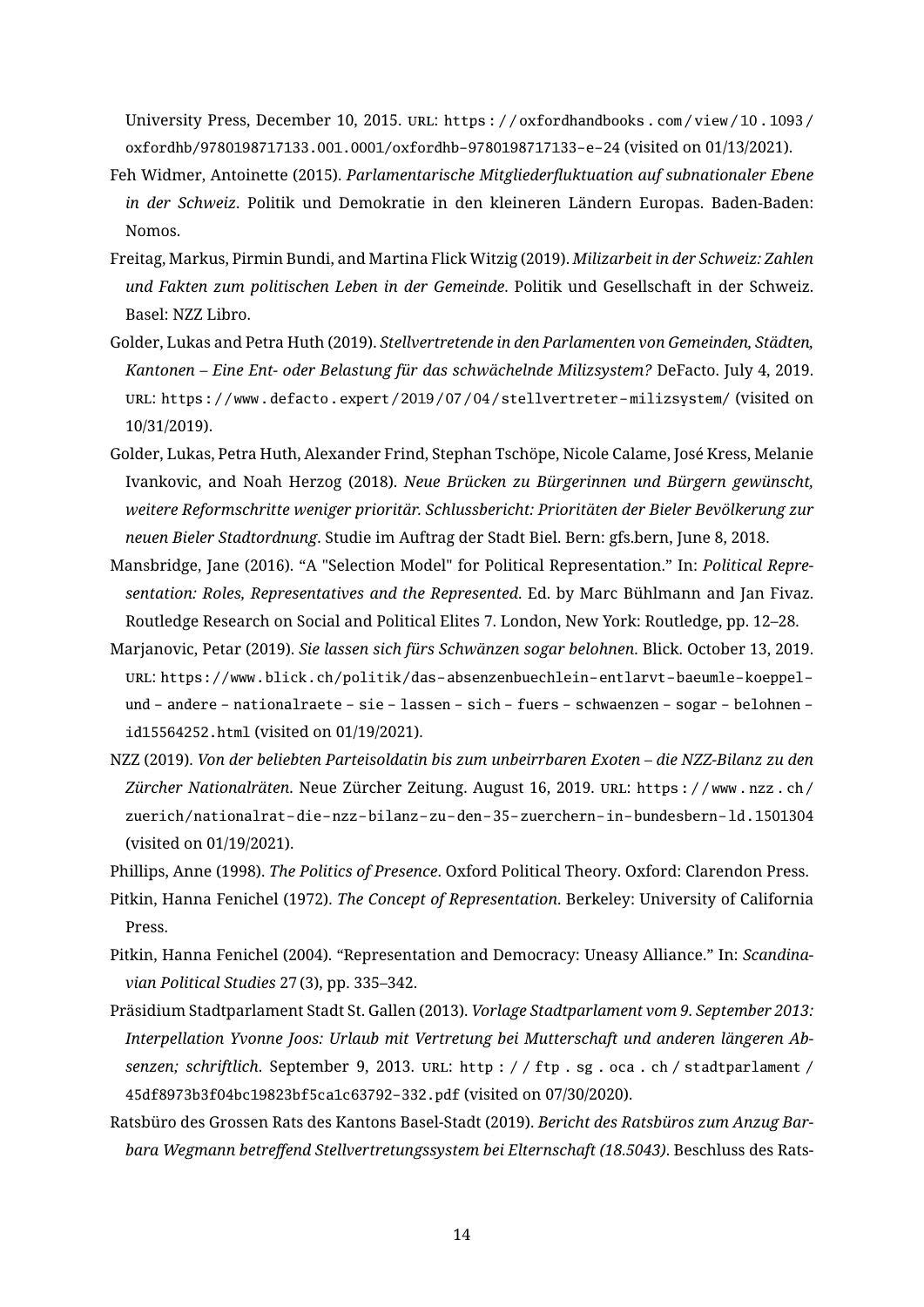büros vom 14. Oktober 2019. Basel, October 14, 2019. URL: [http://www.grosserrat.bs.ch/](http://www.grosserrat.bs.ch/dokumente/100390/000000390602.pdf?t=159550925320200723150053) [dokumente/100390/000000390602.pdf?t=159550925320200723150053](http://www.grosserrat.bs.ch/dokumente/100390/000000390602.pdf?t=159550925320200723150053) (visited on 07/23/2020).

- <span id="page-14-6"></span>Regierungsrat des Kantons Basel-Stadt (2019). *Regierungsratsbeschluss vom 28. Mai 2019: Motion* Aeneas Wanner und Konsorten betreffend «Stellvertretungsregelung für Mütter während der Zeit *des Mutterschutzes» – Stellungnahme*. May 28, 2019. url: [http : / / www . grosserrat . bs . ch /](http://www.grosserrat.bs.ch/dokumente/100389/000000389906.pdf?t=159549845120200723120051) [dokumente/100389/000000389906.pdf?t=159549845120200723120051](http://www.grosserrat.bs.ch/dokumente/100389/000000389906.pdf?t=159549845120200723120051) (visited on 07/23/2020).
- <span id="page-14-2"></span>Renz, Fabian (2014). *Die Spuren eines Absenzenkönigs*. Berner Zeitung. May 10, 2014. url: [https:](https://www.bernerzeitung.ch/schweiz/standard/die-spuren-eines-absenzenkoenigs/story/20677180) [//www.bernerzeitung.ch/schweiz/standard/die- spuren- eines- absenzenkoenigs/story/](https://www.bernerzeitung.ch/schweiz/standard/die-spuren-eines-absenzenkoenigs/story/20677180) [20677180](https://www.bernerzeitung.ch/schweiz/standard/die-spuren-eines-absenzenkoenigs/story/20677180) (visited on 01/19/2021).
- <span id="page-14-0"></span>Rosanvallon, Pierre (2015). *Das Parlament der Unsichtbaren*. Trans. by Jessica Beer and Irene Jancsy. Wien: Blinklicht Medienproduktions GmbH, Edition import/export.
- <span id="page-14-7"></span>Schiess Rütimann, Patricia M. (2016). "Die Regelung der Stellvertretung von Staatsoberhaupt, Parlaments- und Regierungsmitgliedern in Liechtenstein – ein anregendes Vorbild?" In: *State Size Matters*. Ed. by Sebastian Wolf. Wiesbaden: Springer VS, pp. 99–130.
- <span id="page-14-11"></span>Schuler, Frank (2006). "Art. 11 Wahlbefugnisse." In: *Kommentar zur Verfassung des Kantons Graubünden*. Ed. by BMT Bänziger, Mengiardi, Toller & Partner. Chur/Glarus/Zürich: Südostschweiz Buchverlag.
- <span id="page-14-8"></span>Stadlin, Paul, ed. (1990). *Die Parlamente der schweizerischen Kantone: Synoptische Tabellen über Organisation und Verfahren*. Les Parlements des cantons suisses = Die Parlamente der schweizerischen Kantone = I Parlamenti dei cantoni svizzeri. Zug: Kalt-Zehnder.
- <span id="page-14-5"></span>Stadtkanzlei Biel (2020). *Totalrevision der Stadtordnung*. Stadt Biel / Ville de Bienne. url: [https://](https://www.biel-bienne.ch/de/totalrevision-der-stadtordnung.html/858) [www.biel-bienne.ch/de/totalrevision-der-stadtordnung.html/858](https://www.biel-bienne.ch/de/totalrevision-der-stadtordnung.html/858) (visited on 11/11/2020).
- <span id="page-14-9"></span>Tschirren, Martin (2019). "Stellvertreter-Regelung in der Politik: (Un-)Sinn und Verbreitung." Vortrag des stellvertretenden Direktors des Schweizerischen Städteverbands. Volksvertreter auf Abruf? Stellvertretende Parlamentarierinnen und Parlamentarier im Realitätscheck, 29.08.2019 (Raiffeisen Forum, Bern). August 29, 2019.
- <span id="page-14-3"></span>Vatter, Adrian (2002). *Kantonale Demokratien im Vergleich: Entstehungsgründe, Interaktionen und Wirkungen politischer Institutionen in den Schweizer Kantonen*. Forschung Politikwissenschaft. Opladen: Leske Budrich.
- <span id="page-14-4"></span>Vuignier, Renaud (2011). *La problématique des députés-suppléants: le cas valaisan*. Working Paper de l'IDHEAP. Lausanne: IDHEAP.
- <span id="page-14-10"></span>Wille, Herbert (2015). *Die liechtensteinische Staatsordnung. Verfassungsgeschichtliche Grundlagen und oberste Organe*. Liechtenstein politische Schriften 57. Schaan: Verlag der Liechtensteinischen Akademischen Gesellschaft.
- <span id="page-14-1"></span>Züriost (2019). *Bäumle ist nicht mehr der Absenzen-König*. Züriost. July 8, 2019. url: [https : / /](https://zueriost.ch/politik/2019-07-08/baeumle-ist-nicht-mehr-der-absenzen-koenig) [zueriost.ch/politik/2019-07-08/baeumle-ist-nicht-mehr-der-absenzen-koenig](https://zueriost.ch/politik/2019-07-08/baeumle-ist-nicht-mehr-der-absenzen-koenig) (visited on 01/19/2021).